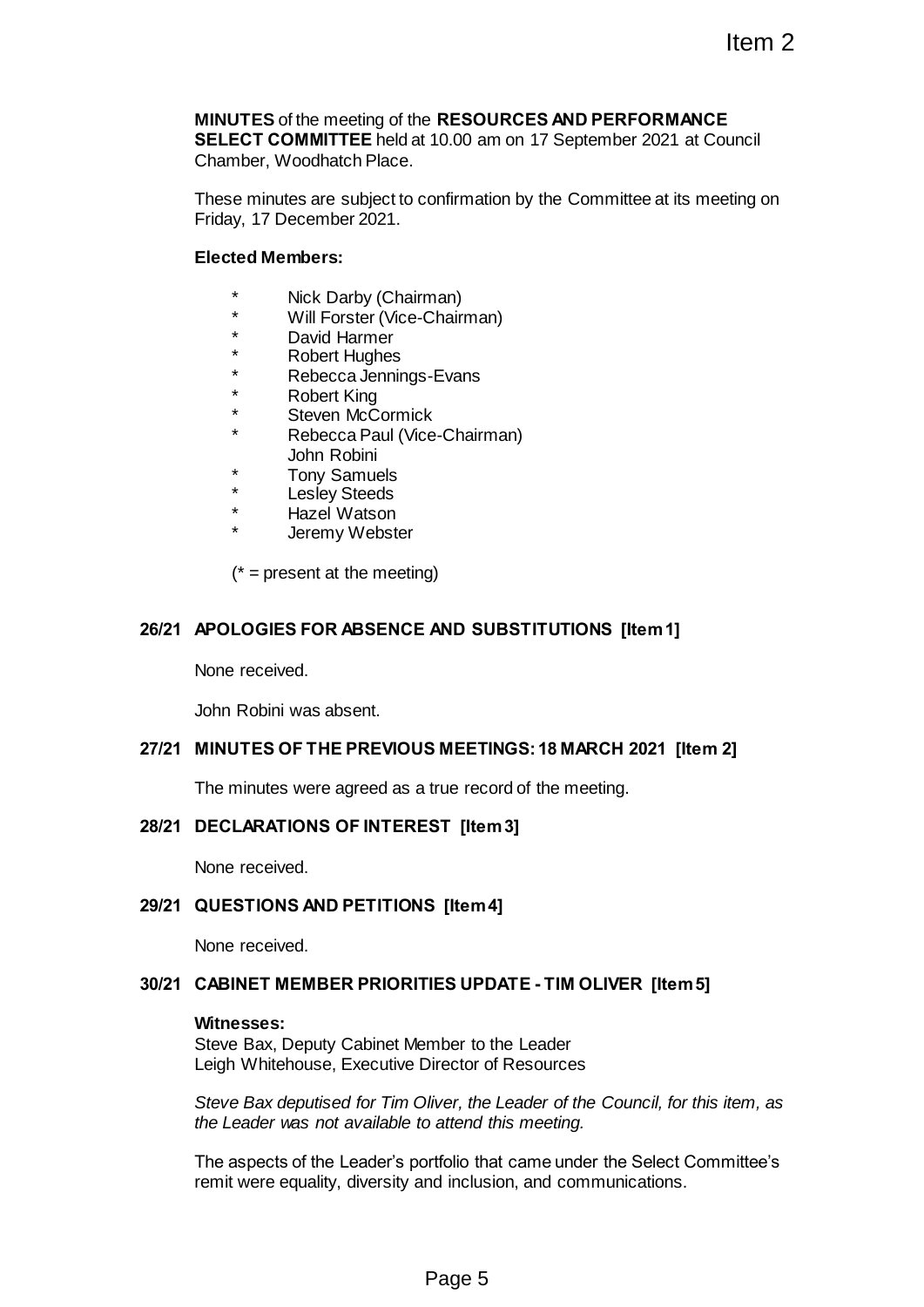# **Key points raised during the discussion:**

- 1. The Deputy Cabinet Member to the Leader introduced the report, mentioning the Equality, Diversity and Inclusion (EDI) strategy that had been approved by Cabinet in February 2021. A Trans at Work policy was being developed by the Human Resources (HR) team, which included processes to prevent and tackle discrimination in the workplace. As part of the development of this policy, the Council was working with Stonewall, an LGBT (lesbian, gay, bisexual and transgender) rights organisation, and was hoping to become a more attractive employer to LGBT people.
- 2. The Deputy Cabinet Member continued to explain that the Council was looking to improve accessibility for disabled staff and residents, including making adjustments for disabled staff and changing the Surrey County Council website to make it more accessible for people whose first language was not English.
- 3. The Deputy Cabinet Member outlined the statistics for representation of groups with protected characteristics within the Council's workforce, as follows:
	- a. The proportion of Black, Asian and minority ethnic (BAME) staff in the Council was roughly equal to the proportion of BAME people in the Surrey population as a whole (10% and 9% respectively), which was in line with the Council's notion that the workforce should broadly be representative of the communities it represented.
	- b. Despite this, less than 1% of employees in senior management roles were BAME, and, according to staff surveys, BAME staff were less likely to have a good experience working for Surrey than non-BAME staff.
	- c. The proportion of women in the Council's workforce exceeded the proportion of women in the Surrey population as a whole.
	- d. A high proportion of the Council's staff were aged 50-59. Younger employees were likely to have a better experience of working for the Council, while those over 60 were likely to have a worse experience.
- 4. High levels of non-disclosure of protected characteristic information amongst the Council's workforce affected the accuracy of data, representing a challenge for the Council, particularly with regards to data on disabilities, religion, and sexual orientation. The communications team was trying to encourage staff to declare protected characteristics, and the HR team was also exploring data around recruitment and whether the Council was attracting staff with protected characteristics.
- 5. Moving onto communications, the other aspect of the Leader's portfolio that came under the Select Committee's remit, the Deputy Cabinet Member stated that the communications team consisted of 25 full-time posts, and the budget for the team, excluding staff salaries, was approximately £250,000.
- 6. A Member highlighted the statistic that the Deputy Cabinet Member had given, that only 1% of senior management roles were occupied by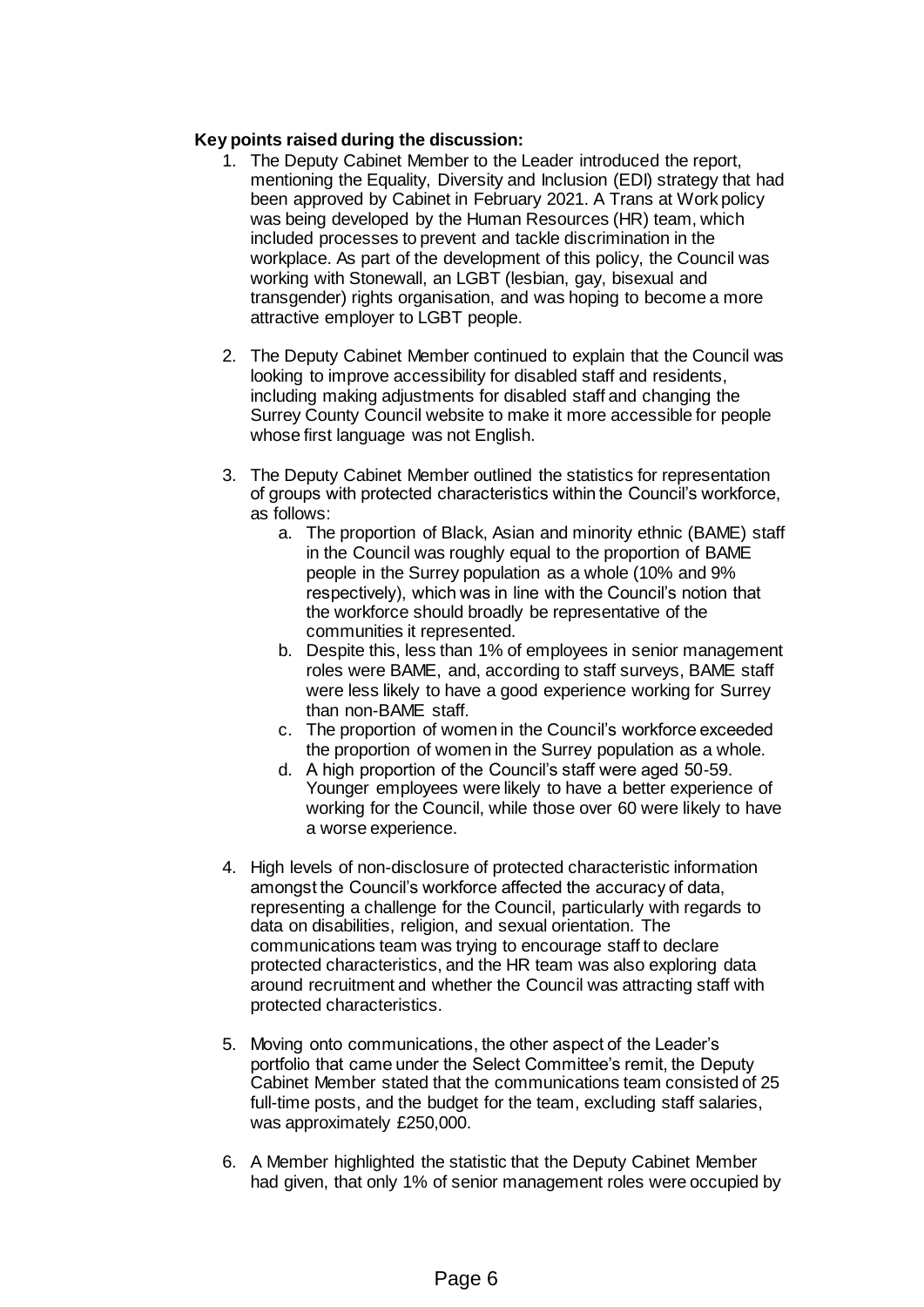BAME staff, saying that this figure stood out for being particularly low. How would the Council tackle this issue? The Deputy Cabinet Member replied that there was indeed work to be done on ensuring there was a higher proportion of BAME staff in senior management roles. It was important that the HR team looked at the recruitment process to ascertain why there were not more BAME staff in senior management roles currently.

- 7. A Member asked whether there were any particular demographic groups that the Council struggled to reach or engage. The Deputy Cabinet Member responded that the Council's experience of struggling to reach certain groups had largely come from the Covid-19 vaccine programme. Certain communities in Surrey, including Black, Afro-Caribbean and Muslim communities, were statistically more likely to show vaccine hesitancy; this was a trend reflected nationwide. Eastern European people were another community more likely to show vaccine hesitancy. To tackle vaccine hesitancy for all these groups, social media was being used in order to encourage vaccine uptake, roving vaccination vans went to particular community sites, videos were recorded by community leaders, and posters were translated into various languages and placed in community hubs.
- 8. Welcoming the Council's prioritisation to attract more LGBT staff, a Member highlighted the fact that Stonewall was an active lobbying organisation and asked what the best practice was when evaluating the suitability of partners for the Council. Was Stonewall an appropriate service provider in light of best practice? The Deputy Cabinet Member said that the Council's membership of Stonewall was not for the purpose of lobbying; rather, membership provided the Council with tailored support and advice, and access to useful materials such as webinars. Stonewall's support supplemented the expertise within the Council's HR department. Ultimately, the Council would devise its own policy; Stonewall would only offer advice. The Council was balancing competing rights and priorities to ensure that the needs of one protected characteristic were not prioritised at a detriment to others.
- 9. A Member enquired what key changes were expected to arise from the Trans at Work policy, and whether an impact assessment would be conducted to identify the implications of the new policy for other protected characteristic groups. She also requested that the policy be shared with the Select Committee before it was put into action. The Deputy Cabinet Member said it was currently too early in the process to know the key changes that the policy would bring about. However, the Council would take a pragmatic view to balance competing needs, and take legal advice before implementation. In line with existing protocol, an equality impact assessment would be produced. There was not yet a draft to share with the Select Committee, and the Deputy Cabinet Member stated that the Select Committee might not able to sign off the policy, as it was an operational matter for staff. The executive and the scrutiny team would work together to decide how to proceed. The Member responded that it was not a case of the Select Committee wanting to have sign-off of the policy, but rather having visibility of the policy.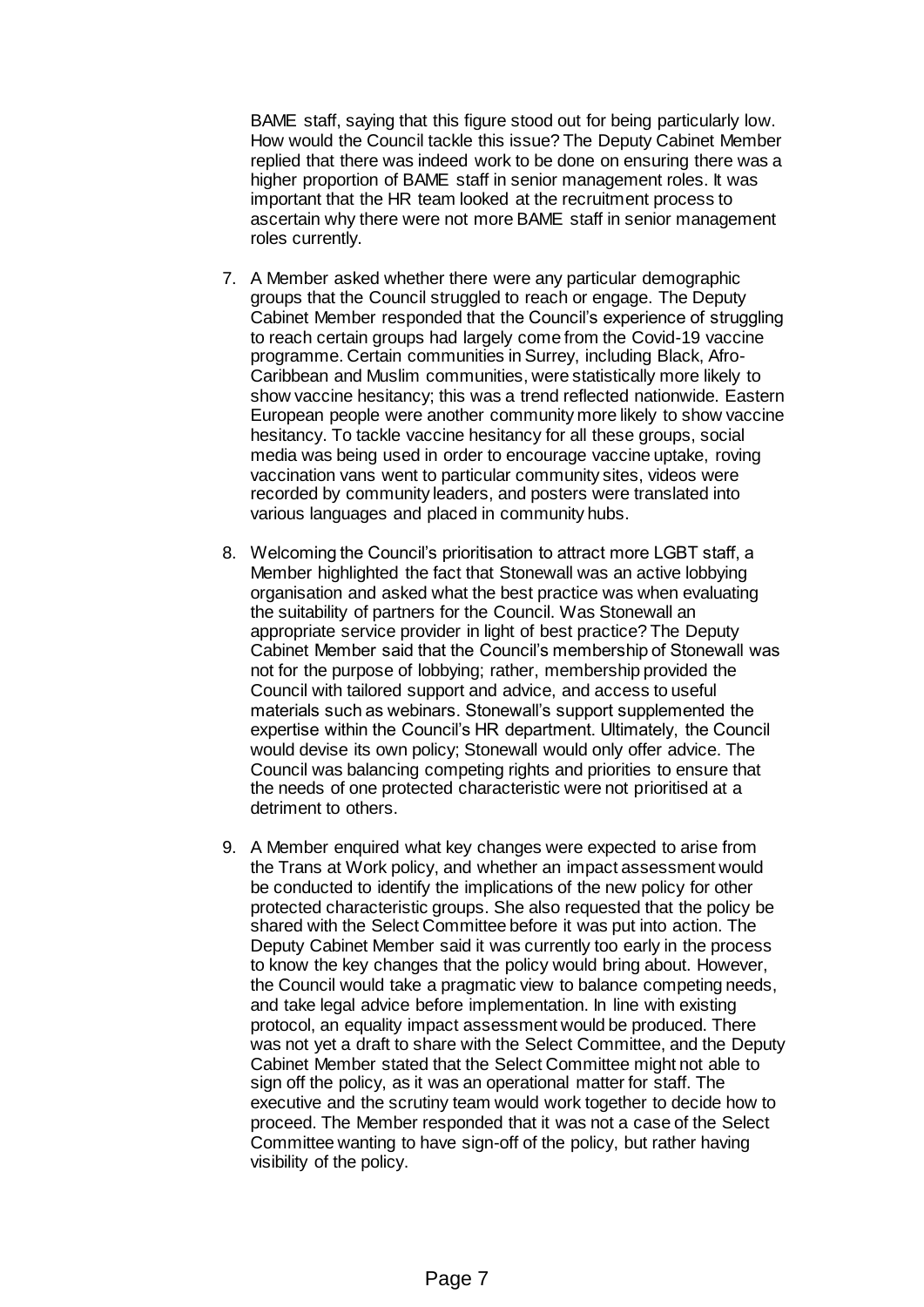- 10. A Member enquired whether the Gypsy, Roma and Traveller communities were included within the protected characteristics groups. The Deputy Cabinet Member confirmed that these communities were included as a protected characteristic as set out by the act and in the view of Surrey County Council. The Council was keen to ensure good relationships with this community.
- 11. A Member asked how the Council trained and monitored officers carrying out recruitment interviews to ensure they had EDI awareness and were adhering to best practice. Interviewers may need to make adjustments for people with disabilities, for example. The Deputy Cabinet Member responded that he would seek more information on this and provide an answer to the Select Committee after the meeting. He also emphasised that staff disclosure of protected characteristics was important to ensure that adaptations could be made where necessary.
- 12. In relation to the point above, the Executive Director of Resources added that over the last 18 months, there had been widespread training for staff, including senior managers, on unconscious bias, which was important to tackle ignorance or a lack of empathy when it came to minority groups. The Council also had several staff networks (for example, a Deaf Staff Network and an LGBTQ+ Staff Network), each of which had a corporate leadership team sponsor and a Cabinet Member sponsor. These networks could help raise awareness of protected characteristics groups.
- 13. A Member questioned whether the communications department's budget was sufficient to provide a good service to residents. The Deputy Cabinet Member highlighted new forms of communication (such social media) which were significantly cheaper than older methods (such as leaflets and posters) and also had a much more effective reach that could be targeted using free analytics technology. The Member stated that some residents were digitally excluded and did not have access to social media or a mobile phone. The Deputy Cabinet Member replied that digital methods could reach the majority of people, and that there were also other methods the Council used in order to reach people who did not use digital technology.
- 14. The Select Committee agreed that, since HR had been discussed numerous times during this item, it would be useful if the Director of HR attended the Select Committee in future to present an item on the HR service.
- 15. A Member requested more information on the Member task group on councillor diversity, as mentioned in the report. The Deputy Cabinet Member stated that the Member Development Steering Group was due to consider the scope of the councillor diversity and inclusion review at their meeting in November 2021. Membership of the task group was not yet decided. Analysis of councillor diversity had been conducted after the May 2021 election; this analysis could be shared with the Select Committee after the meeting. Members agreed to look at potentially reviewing the topic of councillor diversity, pending discussions at the Member Development Steering Group.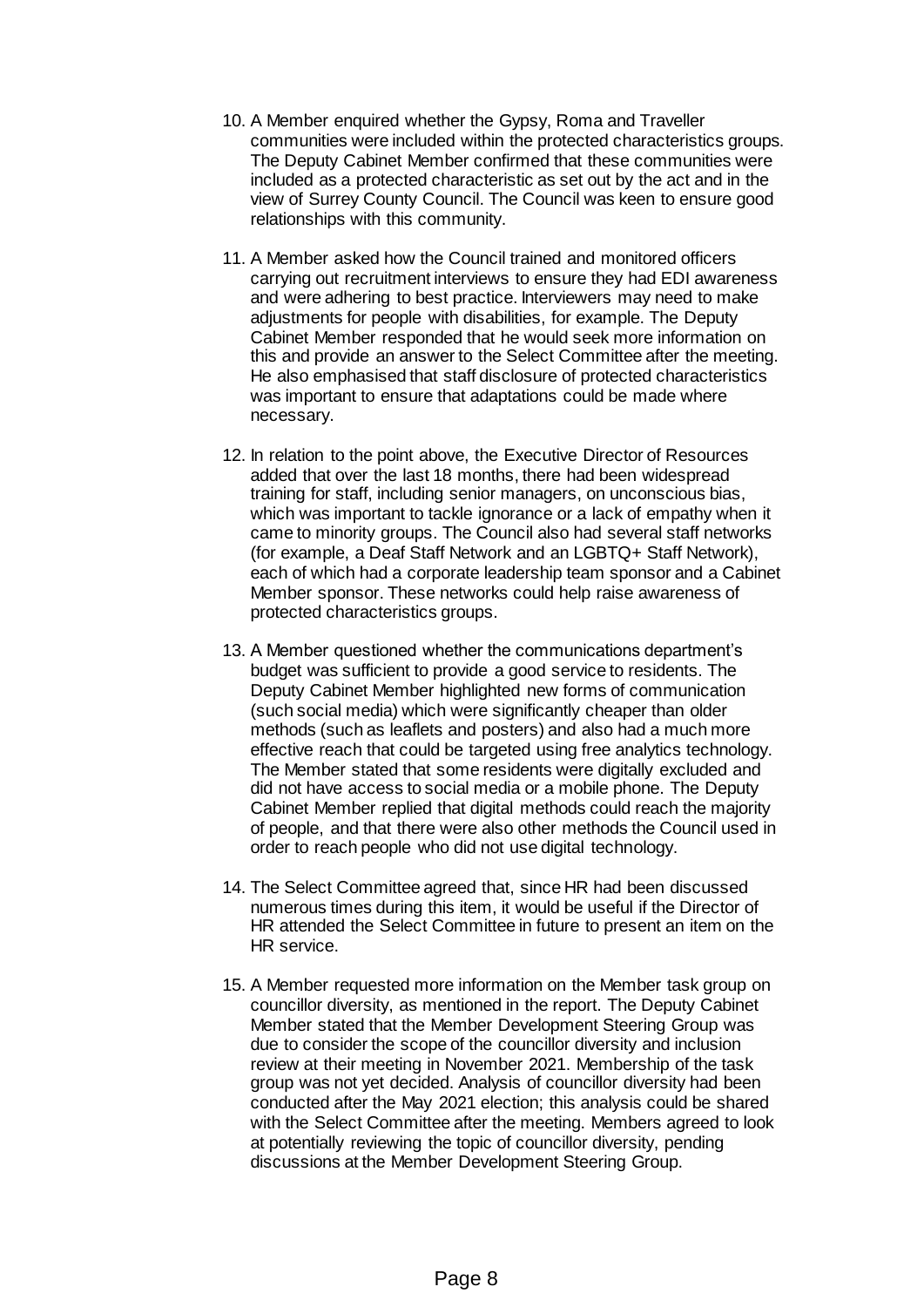- 16. A Member queried how the Council's EDI policy fed into its HR policies to ensure equality, diversity and inclusion were reflected in pay promotion and flexible working policies, for example. The Executive Director replied that the Director of HR and OD had been a member of the EDI steering group within the Council, so she was a direct link between HR and EDI policies. At the moment, the Council was also taking views on workforce strategy from a range of sources. There was a strong link between EDI and HR.
- 17. A Member asked how the Council was addressing resource concerns and how it was taking this into account for the future. The Executive Director agreed to provide a response on this after the meeting.
- 18. A Member expressed his satisfaction with the daily update briefings and weekly parliamentary briefings that all Surrey Members received. However, some of these briefings contained articles with a paywall (meaning access to these articles was restricted to users who had paid to subscribe to the site or media publication). What could be done to ensure no councillors were left behind, without councillors having to take out their own subscriptions? The Deputy Cabinet Member suggested that Members could buy a physical copy of the newspaper or publication in which the article in question was published; newspapers were also often available for free in local libraries. Bulk buying subscriptions for Members was not a good value use of the Council's budget. The Member responded that this was a problem as it was important that all Members were kept up-to-date. Having a subscription for each Member was probably not necessary, but nor should Members have to buy a physical copy of the publication. The Council should look at how to keep Members up-to-date in a costeffective way. The Deputy Cabinet Member clarified that it was not the case that some Members had access to paywall articles and others did not; if any Members had access to paywall articles, this would only be because they had personally taken out their own subscription. He agreed to follow this issue up after the meeting and see if more could be done, such as a digest or summary of articles.
- 19. A Member enquired what the Council was doing to tackle digital exclusion. Some digitally excluded people were particularly vulnerable and in need of information or advice. The Deputy Cabinet Member stated that while the bulk of the Council's communications were conducted online, some publications were still sent out in physical form. Perhaps certain communications could be sent out with the physical copies of council tax bills that all district and borough councils in Surrey (apart from Elmbridge) sent out to residents every April, in order to reach residents who did not use digital pathways. Surrey County Council was also open to suggestions from Members on how best to tackle digital inclusion. The Member asked whether the Council could target certain communities that intelligence suggested were less likely to be online. The Deputy Cabinet Member said that this was potentially possible; data from the census could also be used. However, very precise data would be required in order to effectively target digitally excluded residents without wasting resources, and it could be difficult to find data specific enough to do this.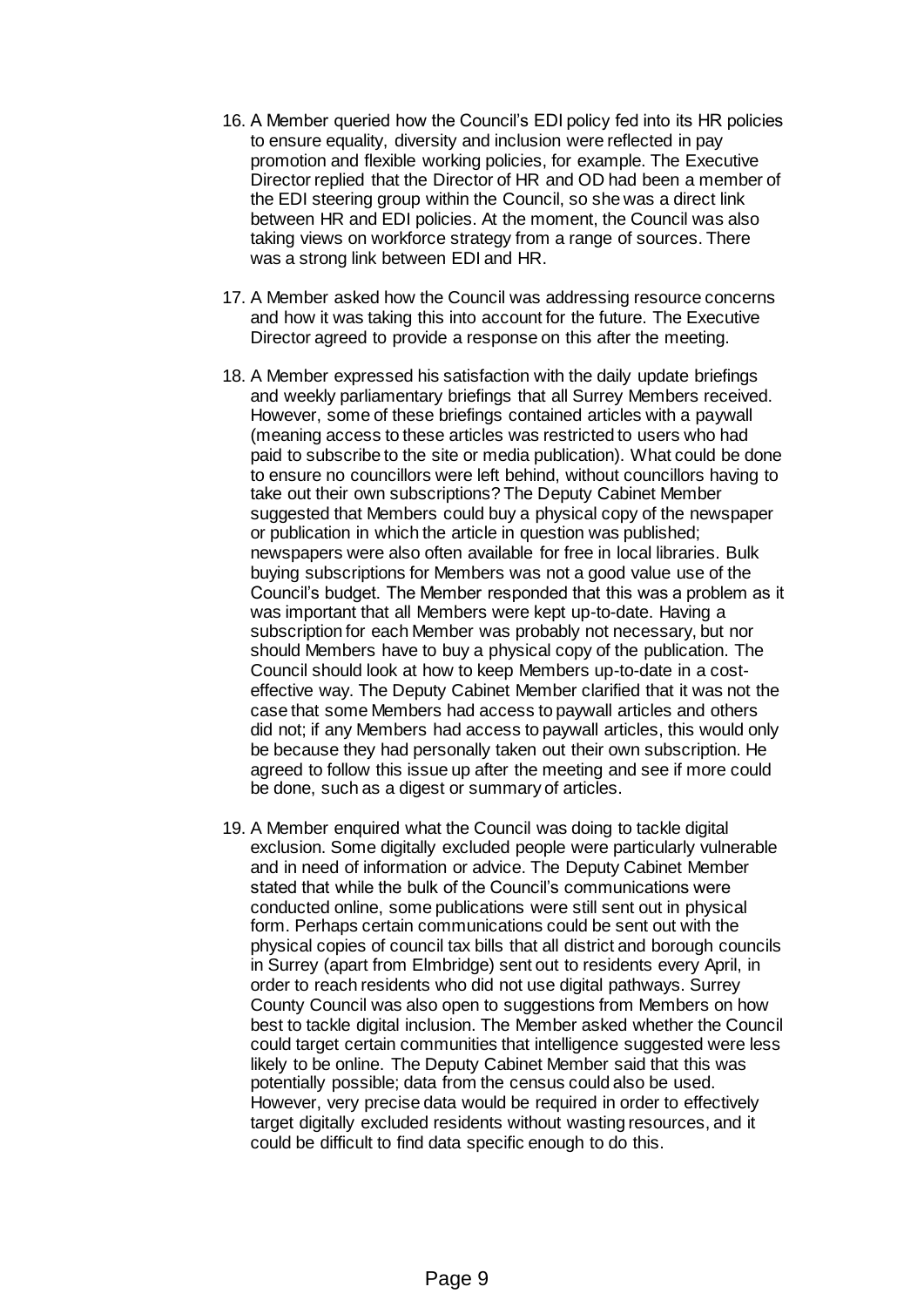- 20. A Member suggested that the Council could use existing data on whether a resident had opted to have their council tax bill delivered digitally or in paper form in order to identify whether they were likely to be receptive to digital communications or not. Perhaps a more coordinated approach on digital exclusion was needed. It was also important to ensure that communications were available in a variety of languages to ensure that residents who had a first language other than English were not excluded.
- 21. A Member stated that it could be useful for Members to be provided with a set of standard, prepared emails on common topics, such as programmes being promoted by the communications department, to ensure consistency in Members' communications with residents. The Deputy Cabinet Member agreed that brand consistency was helpful, while also acknowledging and respecting that all 81 Members had their own individual ways of communicating. One suggestion that had been made to the communications team was to put together an A-Z directory on a range of common issues, such as potholes. This could be a useful resource for Members and would encourage consistency. There was also lots of information on the Member portal, to which all Members had access through Microsoft Teams. He suggested that Members contact officers for specific services if they were struggling to access information on any particular topic.
- 22. A Member noted that the report mentioned four high-level strategic communications initiatives (these were: An Unstoppable Force, Make it Happen, One Surrey Story, and What does SCC do for you?). What were the financial costs and costs in officer time in conducting those initiatives? The Deputy Cabinet Member responded that there were no individual budgets for each scheme; rather, there was the central £250,000 budget to cover the whole of communications, once staffing costs had been taken out.
- 23. A Member expressed concern that the councillors' communications briefings tended to focus on good news and Council-controlled stories; however, it was useful for Members to see the bad news as well as the good news stories in order to be aware of these. The Local Democracy Reporter for Surrey regularly published stories that it might be useful for Members to see.

# **Recommendations:**

The Select Committee recommends that:

- 1. Cabinet is to consider how Surrey County Council engages with organisations that undertake political lobbying and/or are involved in matters that some might consider controversial;
- 2. Surrey County Council should ensure that any impact on other protected characteristic groups are identified and carefully taken into consideration before finalising the Trans at Work policy;
- 3. The Trans at Work policy is to be presented to the Select Committee prior to being finalised;
- 4. More focus is to be given to the range of topics covered in internal communications in the daily media email update to Members. In particular, all references articles in the daily media briefing to be made accessible to all Members;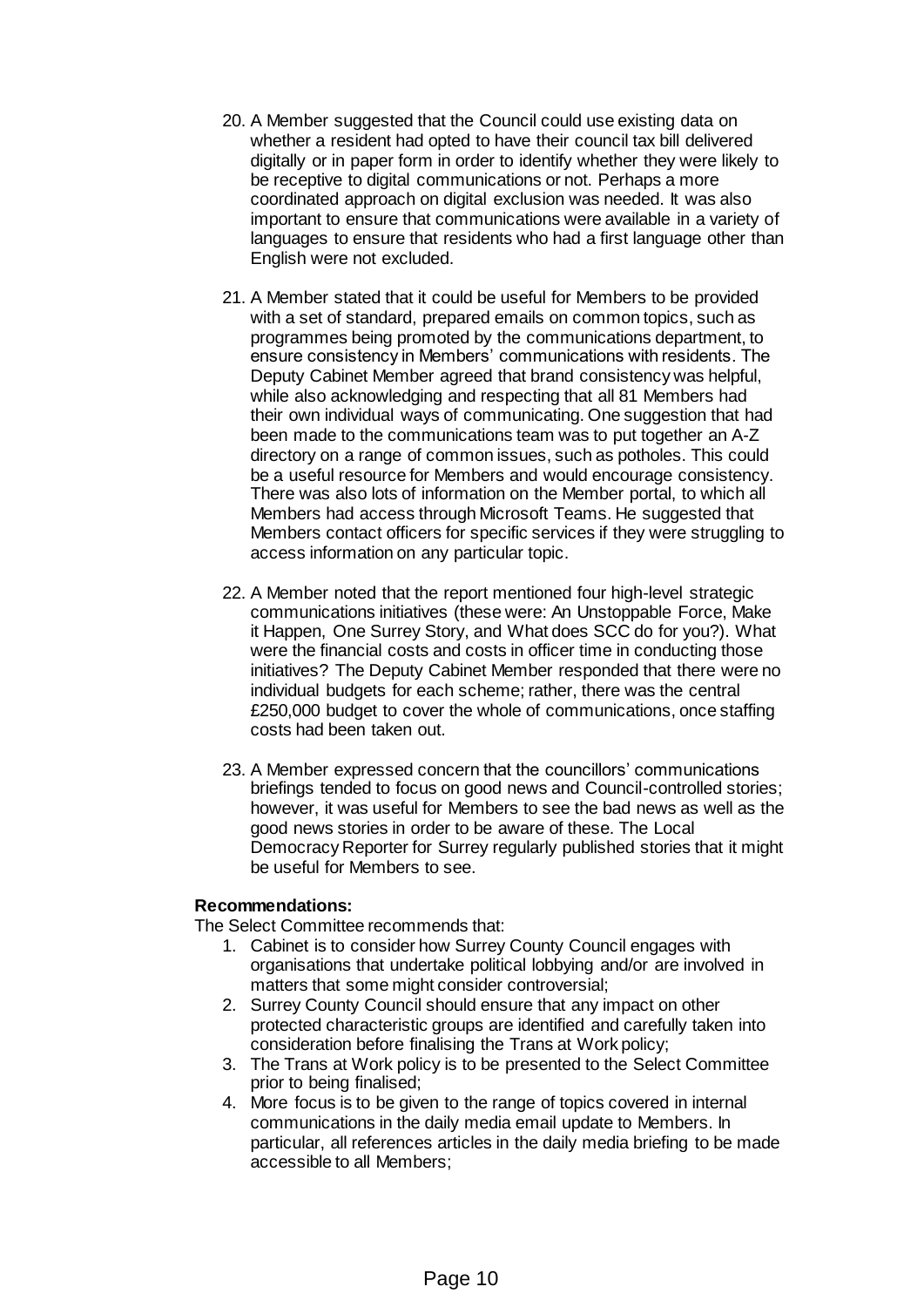5. A report on digital exclusion is to be provided to this Select Committee at a future meeting.

# **Actions/further information to be provided:**

- 1. Deputy Cabinet Member to the Leader to provide more information on how the Council trains and monitors officers carrying out recruitment interviews to ensure they have EDI awareness and adhere to best practice;
- 2. Democratic Services officers to share councillor diversity analysis conducted after the May 2021 election with the Select Committee;
- 3. Executive Director of Resources to provide information on how the Council is addressing resource concerns and how it is taking this into account for the future.

## **31/21 CABINET MEMBER PRIORITIES UPDATE - BECKY RUSH [Item 6]**

# **Witnesses:**

Becky Rush, Cabinet Member for Finance and Resources and Deputy Leader Leigh Whitehouse, Executive Director of Resources

The aspects of the Cabinet Member for Finance and Resources' portfolio that came under the Select Committee's remit were finance, the Orbis partnership, HR&OD, IT and digital, procurement, and legal and democratic services.

## **Key points raised during the discussion:**

- 1. A Member asked what the main challenges were regarding the setting of the 2022/23 budget, and how confident the Cabinet Member for Finance and Resources was that these challenges could be addressed. The Cabinet Member replied that at the moment the Council was in the early stages of putting together the first view of the budget, which currently estimated a budget gap of £47.1m; however, this figure was prone to change on a daily basis. This figure represented part of the £200m gap in the Council's finances forecast over the medium term in the Medium-Term Financial Strategy (MTFS).
- 2. The Cabinet Member continued to explain that the main areas of challenge were adult social care (ASC) and children's social care, in particular, special educational needs and disabilities (SEND). Regarding ASC, there had been an increase in the number of people requiring care following the Covid-19 pandemic, as well as an increase in provider costs, and therefore ASC generated 60% of the budget gap for the 2022/23 financial year. Regarding children's social care, there was significant pent-up demand for these services following the pandemic, including an increase in the number of looked after children and looked after children assessments, leading to an increase in the cost of placements and an increase in the number of external placements. The Council was looking to address the overspend in the field of SEND, which represented 22% of the 2022/23 budget gap. Directorates were currently working to address budget pressures by identifying efficiencies, and had expressed confidence that they would be able to address the gap. The Council would be using a new 'twintrack' approach, working across directorates, to tackle the £200m gap.
- 3. The Executive Director of Resources added that another challenge was that the government would usually give local councils a multi-year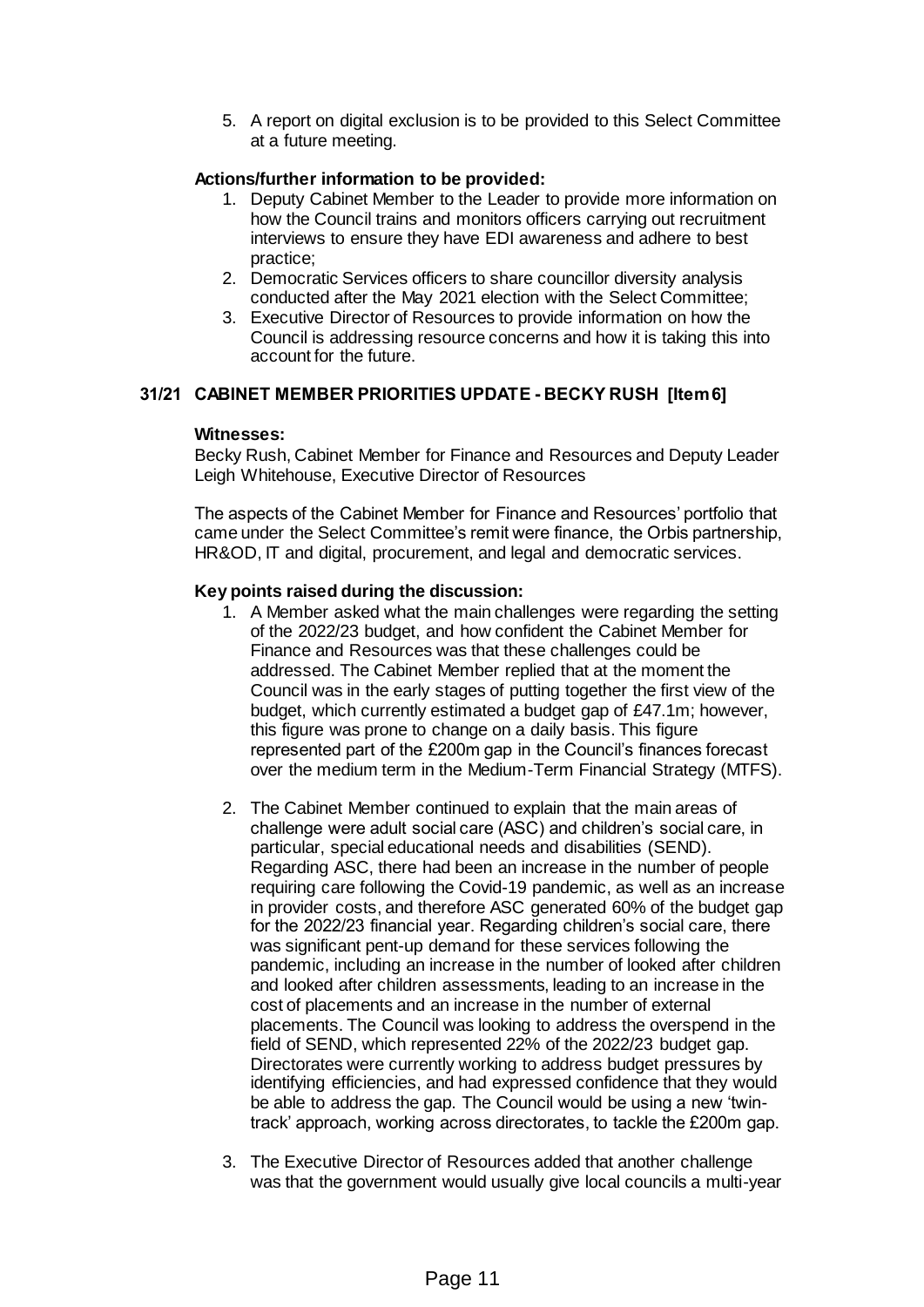indication of resources, but for the last few years, including the current year, indications from government had been shorter term and had not been released until December (soon before the final setting of the budget). The Council was expecting a spending review to be released at the end of October, but in the meantime the Council was basing its budgeting on its best estimate of the results of the government's spending review; it was expected that the review would result in negative changes to the Council's funding from central government.

- 4. A Member noted that the government had recently announced an increase in national insurance contributions, the money raised from which would be used to fund the NHS and social care systems nationally, and asked for witnesses' thoughts on this and how this would affect the Council's budget generally. The Executive Director responded that the potential impacts were that there would be an increased cost of national insurance for the Council as an employer (this could also have an impact on the supply chain as providers that were also employers would have to account for this increased cost) and, conversely, increased funding for the Council as a provider of ASC. There was not yet enough clarity to know the exact impact on the Council and the wider supply chain. The Member highlighted that this was a potentially serious issue.
- 5. A Member enquired how Surrey County Council would be consulting effectively with district and borough councils on the effects of the increase in national insurance and the ASC precept increase. According to the Member, there had been concerns about a lack of consultation with district and borough councils in the past. The Executive Director, who was also the section 151 officer for Surrey County Council, explained that he would meet with the section 151 officers for Surrey district and borough councils. Dialogue and consultation with district and borough councils would continue throughout the year.
- 6. A Member enquired whether the Orbis partnership provided good value for money for the Council and residents. The Executive Director of Resources explained that the Orbis partnership, between Surrey County Council, East Sussex County Council and Brighton and Hove City Council, had delivered significant savings since its inception. He emphasised the benefits that came from sharing resources and expertise. Since 2018, the Orbis partnership had been refined; Surrey County Council had drawn its finance, HR and land and property services back in-house, showing that Surrey County Council would adapt the its role in the partnership based on what represented good value for residents.
- 7. A Member asked what plans there were for consultation with residents on the 2022/23 budget. The Cabinet Member stated that the Select Committee's comments on budget consultation had been taken on board and the Council planned to run a more in-depth programme of resident budget engagement this year than it had done in the last few years. The Cabinet Member expressed the hope that the feedback gained in this round of budget consultation could be applicable for a number of years to come. The consultation programme on the 2022/23 budget would begin in September or October 2021 and would include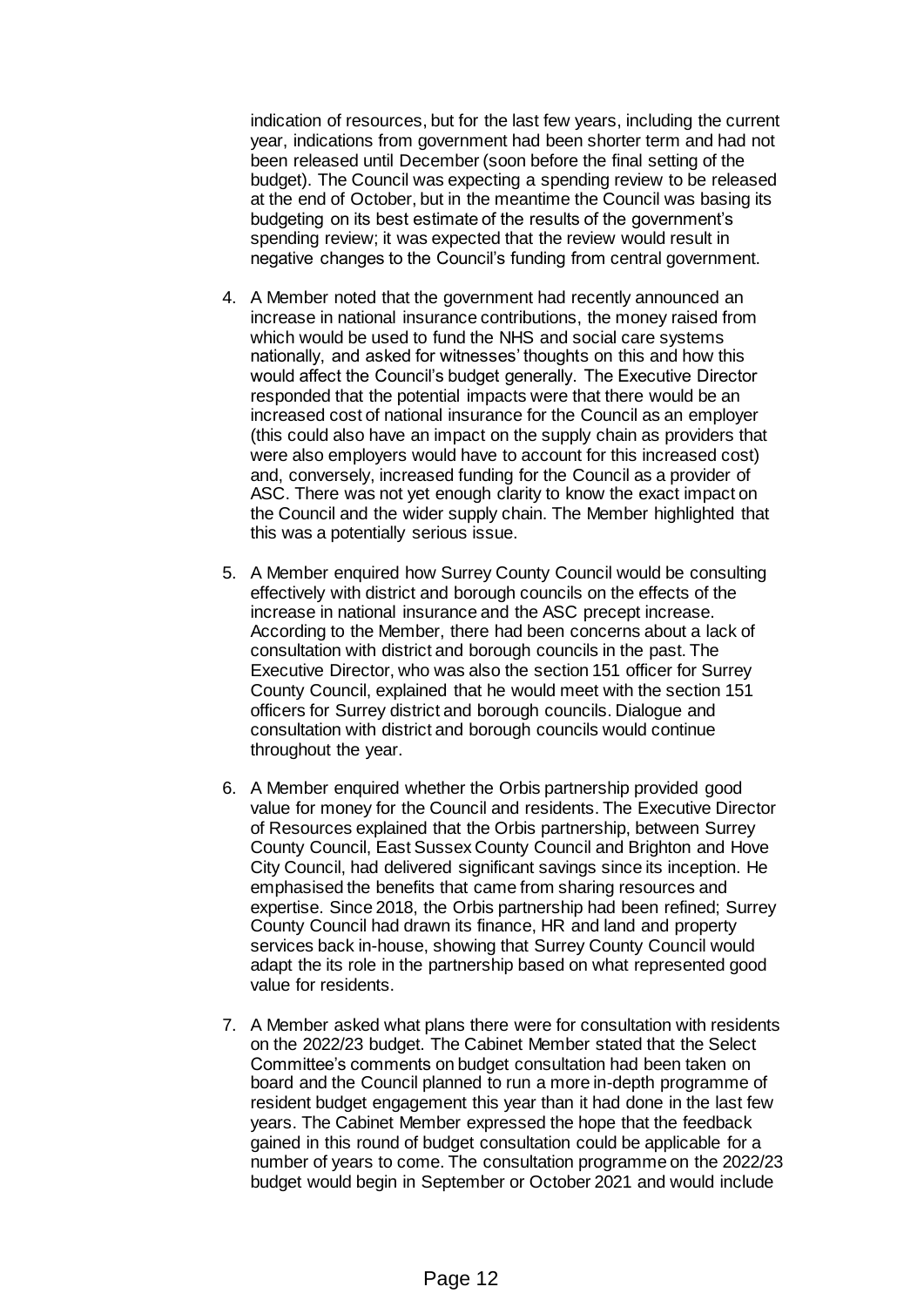online workshops and telephone surveys. A sample group of approximately 1,100 residents would be consulted, who would be demographically representative of the wider Surrey population. The aims of the consultation were to raise awareness among residents on the context of the Council's budget, explore various topics, such as transformation programmes, understand residents' spending preferences, and test residents' spontaneous attitudes towards service changes. The resident consultation would be just one piece of information amongst many that would be factored into the formulation of the budget; others included benchmarking and service views.

- 8. A Member requested an update on the Digital Business and Insights (DB&I) programme, in particular, the implementation of a new enterprise resource planning (ERP) system. The Executive Director replied that significant progress had been made since the last discussion on the DB&I programme at the Select Committee. Phase one, involving the procurement system, was now live. The next milestone was for the finance, HR and payroll elements to go live; this was planned for December 2021. User acceptance testing was currently being conducted, and the status of the programme would be reviewed following this testing.
- 9. Another Member emphasised that the implementation of the new ERP system carried risk and asked whether the programme was still on track. The Cabinet Member responded that, as September 2021 was a critical month in the programme, the Council would have to wait until the end of September to be able to say whether it was on track; however, when this information was available, the Select Committee could be informed. A decision would be made in September 2021 on whether to withdraw from the current ERP subscription before the end of 2021 or not.
- 10. The Select Committee discussed the Council's risk register, overall responsibility for which sat with the Audit and Governance Committee. The Select Committee agreed that if its Members wanted more information about the risk register and how this related to the budget, they could informally approach the Chairman of the Audit and Governance Committee for a discussion.

## **Recommendations:**

1. The Select Committee recommends that Surrey County Council actively involves residents in the budget setting process and carefully takes into account relevant feedback, observing the ethos of participatory budgeting.

## **32/21 CABINET MEMBER PRIORITIES UPDATE - MARK NUTI [Item 7]**

#### **Witnesses:**

Mark Nuti, Cabinet Member for Communities Marie Snelling, Executive Director of Customer and Communities

The aspect of the Cabinet Member for Communities' portfolio that came under the Select Committee's remit was customer services.

## **Key points raised during the discussion:**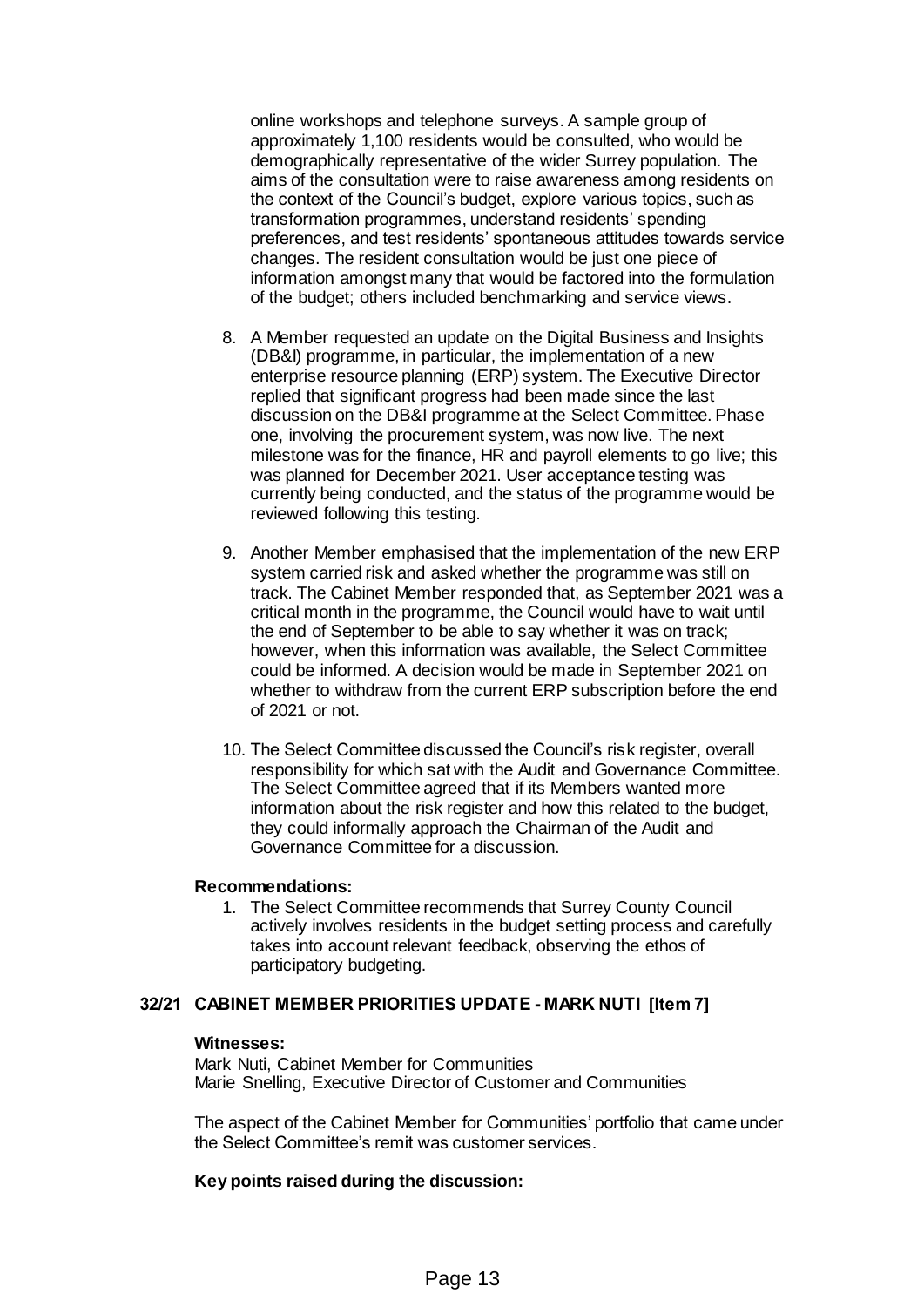- 1. The Cabinet Member praised the work of the customer services team throughout the Covid-19 pandemic, during which they had acted as the first point of contact for residents.
- 2. A Member asked what the key issues were in customer services at the moment. The Cabinet Member responded that a key priority was to keep response times as short as possible. Pre-pandemic, the average response time was 20 seconds, but this had not been possible in the last few months due to the pressures of Covid-19 and, more recently, the pressures of school admissions. The service was trying to recruit more staff to tackle this issue. At the height of the pandemic, the average response time increased to 20 minutes, which had now been reduced to four minutes. However, the 20-second response time was still the target, and the Cabinet Member expressed the belief that this would be reached once new staff were in-post by October 2021.
- 3. The Cabinet Member stated that the service's aim was to ensure customers always received the best quality interaction at the point of contact, and in order to achieve this the service was being streamlined, one aspect of which was making online systems available wherever possible. The majority of queries and problems reported could be addressed quickly through automated online systems, which were now in place for a number of services.
- 4. The Cabinet Member continued to explain that the Dakota building, from which the customer services team was now based, was a bright, airy and calm workspace. Approximately 40% of the team were working from the office and 60% were choosing to work from home; internal surveys had suggested that staff were happy with this working arrangement. The service had not suffered from the fact that more staff were working at home; if anything, the service had improved recently.
- 5. The Executive Director of Customer and Communities praised the attitude and efficiency of staff throughout the pandemic. The team had recently been nominated for two national awards. In fact, the fourminute response time was good when compared to some other local authorities. Also, it could be advantageous at times for teams to work together in person, particularly when handling complex or potentially traumatic calls, as support from colleagues was important in these situations.
- 6. The Executive Director welcomed Members to come to visit the customer services offices in the Dakota building in person.
- 7. A Member noted that only 40% of the customer services team were currently working in the office, even though, as the Executive Director had just highlighted, it could be advantageous for the team to work in the office together. How did the service balance that? The Executive Director responded that sub-teams were coordinated to try to ensure that who was in the office was based on need within the service. The service aspired to increase the number of staff in the office, but numbers were currently restricted due to social distancing. Whether staff worked from home or in the office also depended on the type of work they did. The service would continue to work to ensure that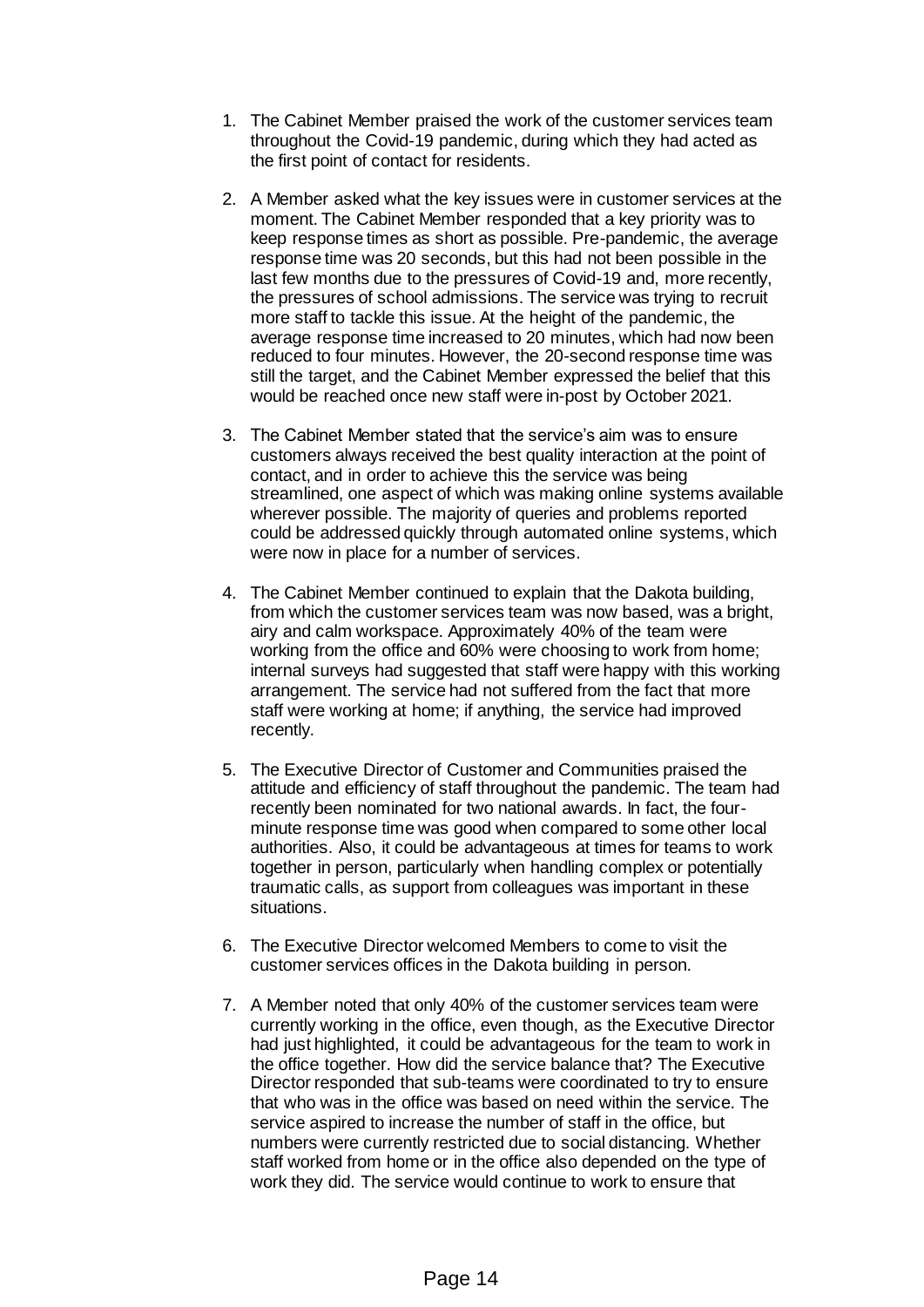business need came first but that working styles also worked well for staff.

- 8. A Member asked whether it would be possible for data to be collected on enquiries raised by customers relating to specific divisions, and for high-level information on this to be passed onto the divisional Member, allowing members to stay up to date on the pertinent issues within their division. The Cabinet Member replied that the service was looking at putting together a list of frequently asked questions on the top 20 or so types of enquiries. A flow chart was also being produced to show the pathways for enquiries and where delays could arise. The Cabinet Member hoped that this would be provided to Members within the next few weeks.
- 9. A Member asked what level of traffic the Council experienced on the Esendex service it used to send out text messages. The Executive Director agreed to provide this information after the meeting.
- 10. A Member enquired how the Council was communicating to elderly or vulnerable residents that BT would be switching off its landline service in 2025. Some residents may not be aware of this, and it may be the only method they used for contacting the Council. The Cabinet Member agreed that it was important to think ahead so that residents were not left stranded without a landline. There were many different ways to contact the Council available. The Executive Director expressed the opinion that the Council would probably always have some form of telephony presence. The need to continue to provide choice had to be balanced with the cost and administration of these contact pathways. The Council's strategy, informed in part by previous discussions with the Resources and Performance Select Committee, was therefore to utilise new technologies and to support residents to be able to use them. The Council recognised that some more traditional methods may be needed, particularly for more vulnerable residents, but that newer technologies should be introduced in line with their use in wider society. For example, a chatbot had been brought in, through which residents could contact the Council, aligned with the use of chatbots on banks' and other services' websites.
- 11. Regarding the Council's chatbot, a Member agreed that these had an important place but that sometimes they did not work well. The Cabinet Member stated that the chatbot system had worked well since it was started, with a satisfaction rate of approximately 95%. The chatbot was suitable for residents with simpler questions that could be answered quickly, and having it freed up staff time. The Executive Director added that 40% of the traffic to the chatbot so far was outside of business hours, showing its particular use when other contact methods would not be available. The chatbot was not intended to fully replace more traditional methods of contact, but rather to enable customer services to reduce a large proportion of their contact in order to focus on those who had complex queries and needed telephonebased interaction the most.
- 12. A Member asked what the customer services budget was and what the £200,000 in efficiencies planned actually meant. What progress had been made so far on achieving efficiencies? The Executive